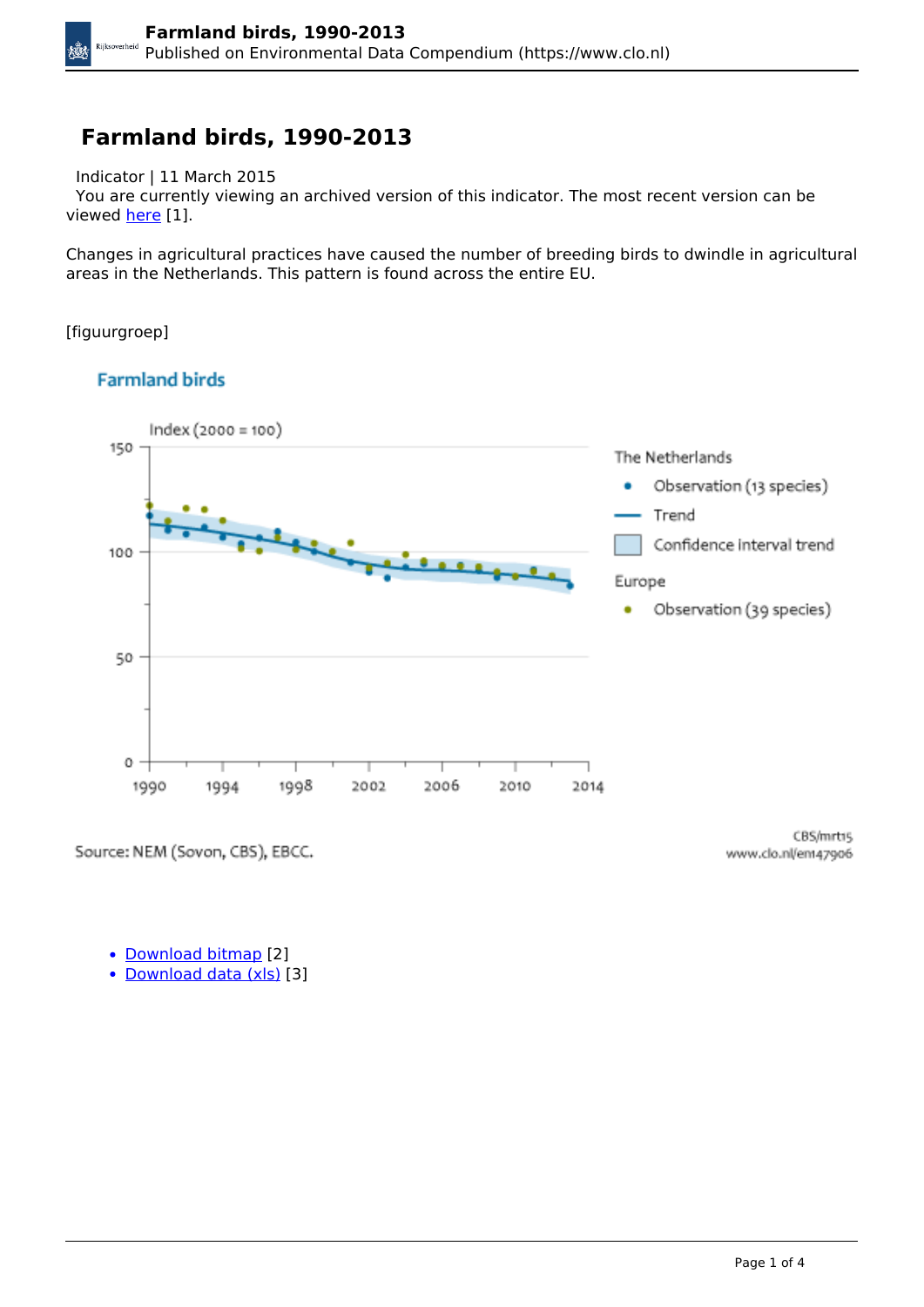#### **Farmland birds**



Source: NEM (Sovon, CBS), EBCC.

CBS/mrt15 www.clo.nl/em47906

- [Download bitmap](https://www.clo.nl/sites/default/files/infographics/1479_002g_clo_06_en.png) [4]
- [Download data \(xls\)](https://www.clo.nl/sites/default/files/datasets/c-1479-002g-clo-06-en.xls) [5]

[/figuurgroep]

# **Developments in the Netherlands**

Breeding birds typical of agricultural areas in the Netherlands are dwindling. The "farmland bird indicator" has declined by 15% (first tab page) since 2000. This indicator is the national version of the "Farmland Bird Indicator" (FBI) of the European Union. In the EU FBI version, 13 species, which are frequently found in the Netherlands, have been selected. Most of these species are dwindling in numbers, (see 'Download figure data', first tab page).

# **Developments in the European Union**

Developments regarding farmland birds are largely the same in the Netherlands as in the European Union (first tab page). The EU FBI covers 39 breeding bird species. The EU uses this FBI as a tool to measure biodiversity in agricultural areas. Changes in the farmland bird population also apply to many other groups of species in agricultural areas.

## **Comprehensive selection of species**

The 13 species selected in the farmland bird indicator for the Netherlands do not include all farmland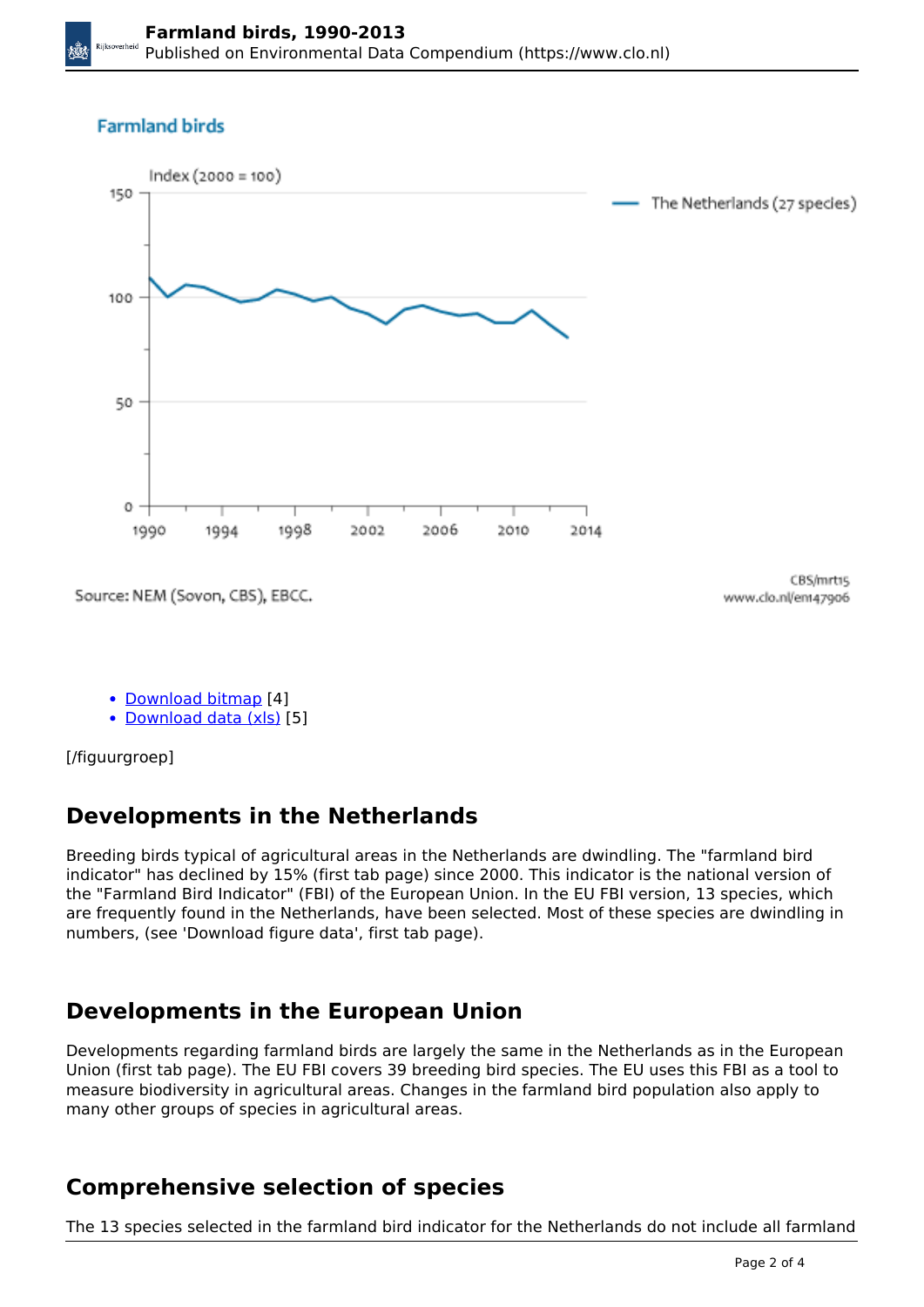birds in the Netherlands. A more elaborate set of species is used to check the trend of the Dutch FBI, which covers 27 species found in agricultural areas. The trend reflected by this elaborate indicator shows little difference with the indicator based on 13 species (second tab page).

#### **Causes for the decline in the Netherlands**

The decline in farmland birds is predominantly due to more intensive farming methods, changes in the choice of crops and agricultural scale-up programmes. As a result of these developments, many small elements in the landscape, like hedge rows and small pieces of land unused on account of their location have disappeared. Breeding areas are also reduced due to urbanisation, infrastructural projects and busier road traffic. Measures taken in recent years, e.g. management of field edges and agricultural areas have not been enough to put an end to the decline.

## **Causes for the decline in Europe**

In north-western Europe roughly the same factors apply as in the Netherlands. In eastern and southern Europe, natural habitats are lost as agricultural activities in poor agricultural areas are discontinued. Subsequently, the landscape will become more encroached by shrubs and bushes..

## **References**

- Beintema, A., O. Moedt en D. Ellinger (1995). Ecologische atlas van de Nederlandse weidevogels. Schuyt & Co., Haarlem.
- Boele, A., J. van Bruggen, A.J. van Dijk, F. Hustings, J.W. Vergeer en C.L. Plate (2013). Broedvogels in Nederland in 2011. SOVON-rapport 2013/01. SOVON Vogelonderzoek Nederland, Nijmegen.
- Butler, S.J., J.A.Vickery en K. Norris (2007). Farmland biodiversity and the footprint of agriculture. Science Vol. 315 no. 5810: 381-384.
- Gregory, R.D., A. van Strien, P. Vorisek, A.W. Gmelig Meyling, D.G. Noble, R.P.B. Foppen en D.W. Gibbons (2005). Developing indicators for European birds. Phil. Trans. R. Soc. 360: 269-288.
- Koffijberg, K., R. Foppen en C. van Turnhout (2012). Vogelbalans 2012. Thema boerenland. Sovon Vogelonderzoek Nederland, Nijmegen.
- Pan-European Common Bird Monitoring Scheme [\(www.ebcc.info](http://www.ebcc.info/) [6]).
- Regiebureau POP (2008): [website regiebureau POP](http://regiebureau-pop.eu/nl/info/1/) [7].
- Teunissen, W. en A. van Paassen (2013). Weidevogelbalans 2013. Sovon Vogelonderzoek Nederland, Nijmegen, Landschapsbeheer Nederland, De Bilt.

## **Reference for this page**

CBS, PBL, RIVM, WUR (2015). [Farmland birds, 1990-2013](https://www.clo.nl/indicatoren/en147906) [8] (indicator 1479, version 06 , 11 March 2015 ). www.environmentaldata.nl. Statistics Netherlands (CBS), The Hague; PBL Netherlands Environmental Assessment Agency, The Hague; RIVM National Institute for Public Health and the Environment, Bilthoven; and Wageningen University and Research, Wageningen.

**Source URL:**<https://www.clo.nl/en/indicators/en147906>